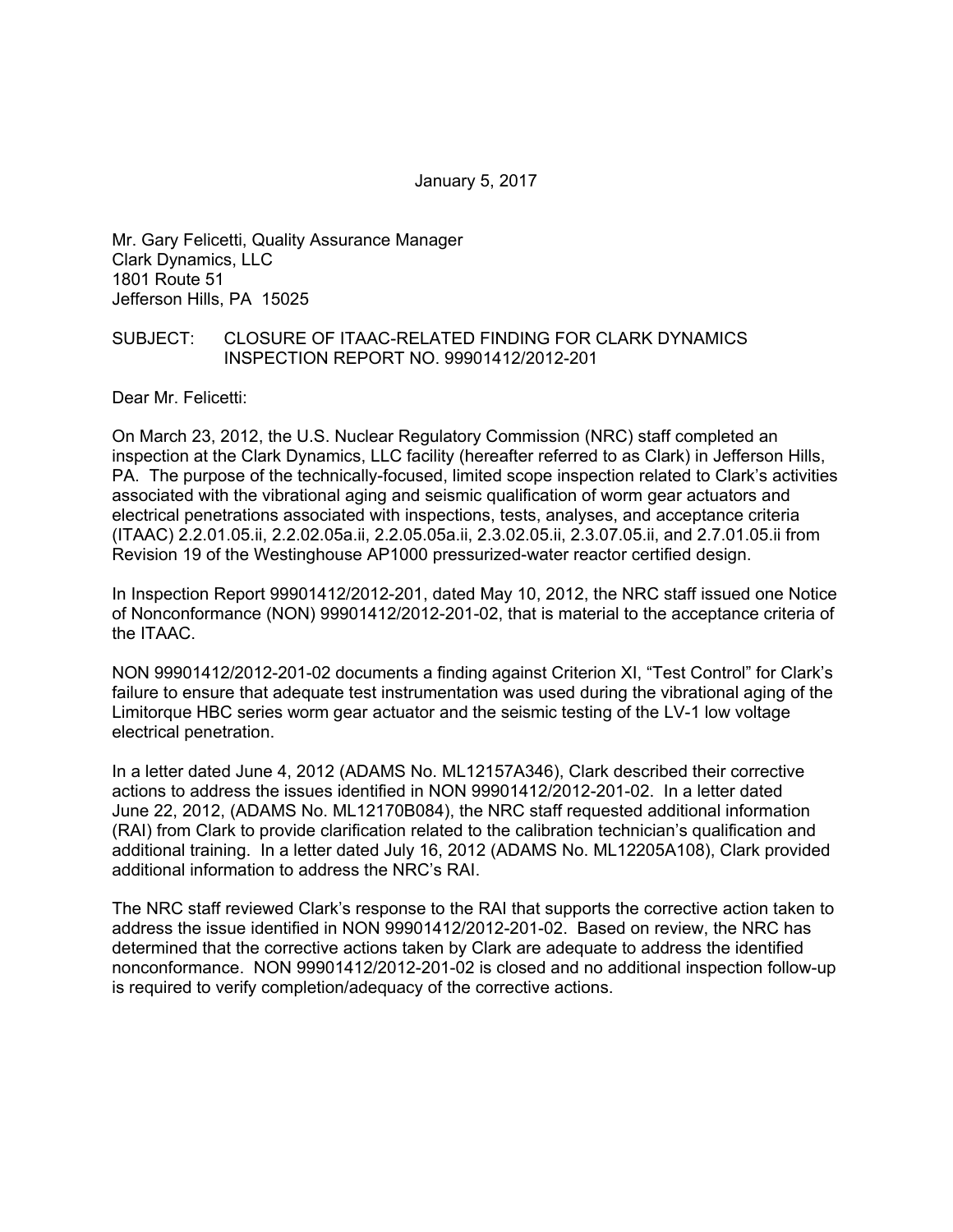Please contact either of the individuals listed as contacts to resolve any questions or issues.

CONTACTS: Raju B. Patel, NRO/DCIP/QVIB-2 301-415-3511

Sincerely,

# */RA/*

John Burke, Chief Quality Assurance Vendor Inspection Branch-2 Division of Construction Inspection and Operational Programs Office of New Reactors

Enclosure: Summary of NRC Inspection of Clark Dynamics Affecting ITAAC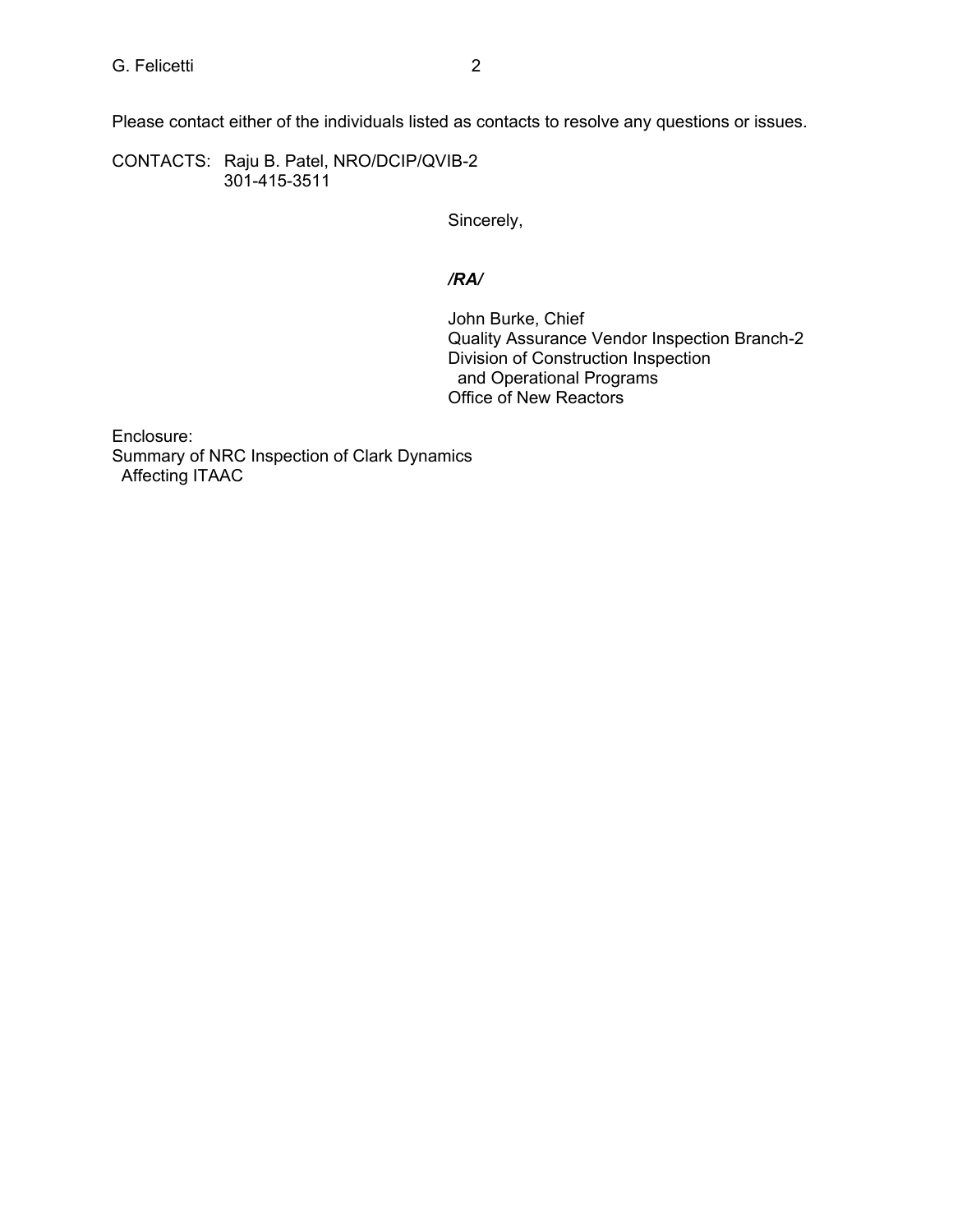Please contact either of the individuals listed as contacts to resolve any questions or issues.

CONTACTS: Raju B. Patel, NRO/DCIP/QVIB-2 301-415-3511

Sincerely,

# */RA/*

John Burke, Chief Quality Assurance Vendor Inspection Branch-2 Division of Construction Inspection and Operational Programs Office of New Reactors

Enclosure: Summary of NRC Inspection of Clark Dynamics Affecting ITAAC

DISTRIBUTION: **KKavanagh** TJackson ASakadales

### **ADAMS ACCESSION NO: ML16357A725** NRO-002

| <b>OFC</b>         | NRO/DCIP/QVIB-2 NRO/DCIP/QVIB-2 NRO/DCIP/QVIB-2 |           |          |
|--------------------|-------------------------------------------------|-----------|----------|
| <b>NAME</b> RPatel |                                                 | RMcIntyre | ∣JBurke  |
|                    | <b>DATE</b> 01/03/17                            | 101/05/17 | 01/05/17 |

**OFFICIAL RECORD COPY**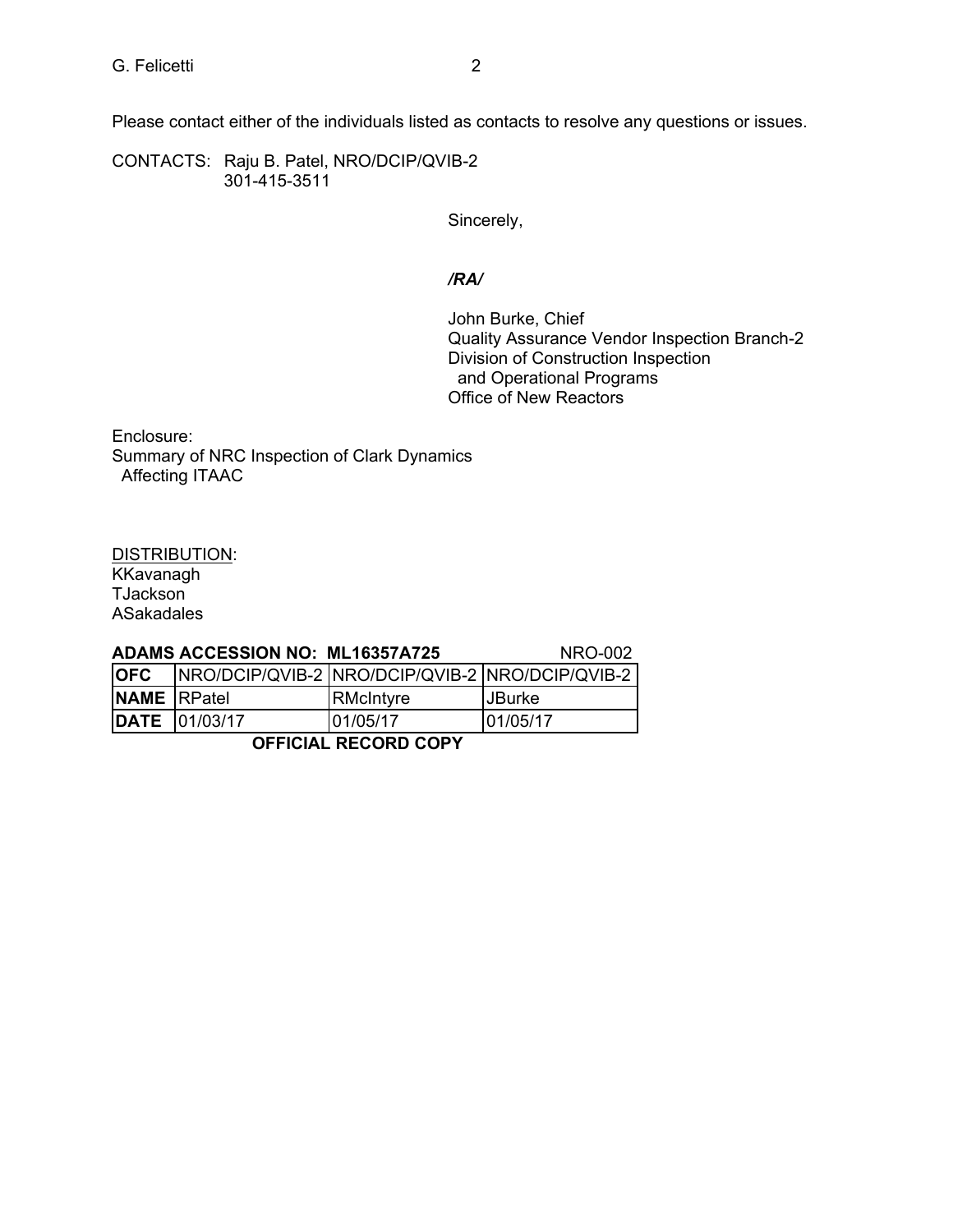### **Summary of NRC Inspection of Clark Dynamics Affecting ITAAC**

## **1. AFFECTED INSPECTIONS, TESTS, ANALYSES, AND ACCEPTANCE CRITERIA**

The U.S. Nuclear Regulatory Commission (NRC) inspectors identified the following inspections, tests, analyses, and acceptance criteria (ITAAC) related to components being tested by Clark Dynamics, LLC facility (hereafter referred to as Clark). At the time of the inspection, Clark was involved in qualification testing of Limitorque HBC series worm gear actuators for the AP1000 reactor design. For the ITAAC listed below, the NRC staff reviewed Clark's corrective actions in response to Notice of Nonconformance (NON) 99901412/2012-201-02. The ITAAC's design commitment referenced below are for future use by the NRC staff during the ITAAC closure process; the listing of these ITAAC design commitments does not constitute that they have been met and closed. The NRC inspection team did not identify any findings associated with the ITAAC identified below.

| <b>Source Document</b>                                                                                      | <b>ITAAC</b><br>Index No. | <b>ITAAC</b>          | <b>Acceptance Criteria</b>                                                                                                                                                                   |  |
|-------------------------------------------------------------------------------------------------------------|---------------------------|-----------------------|----------------------------------------------------------------------------------------------------------------------------------------------------------------------------------------------|--|
| Appendix C from the<br><b>Combined License for Vogtle</b><br>Units 3 and 4 and V.C.<br>Summer Units 2 and 3 | No. 99                    | 2.2.01.05.ii          | A report exists and concludes that<br>the seismic Category I equipment<br>can withstand seismic design basis<br>dynamic loads without loss of<br>structural integrity and safety<br>function |  |
| Appendix C from the<br><b>Combined License for Vogtle</b><br>Units 3 and 4 and V.C.<br>Summer Units 2 and 3 | No. 127                   | 2.2.02.05a.<br>ii.    | A report exists and concludes that<br>the seismic Category I components<br>can withstand seismic design basis<br>loads without loss of safety function.                                      |  |
| Appendix C from the<br><b>Combined License for Vogtle</b><br>Units 3 and 4 and V.C.<br>Summer Units 2 and 3 | No. 260                   | $2.2.05.05a$ .<br>ii. | A report exists and concludes that<br>the seismic Category I equipment<br>can withstand seismic design basis<br>loads without loss of safety function                                        |  |
| Appendix C from the<br><b>Combined License for Vogtle</b><br>Units 3 and 4 and V.C.<br>Summer Units 2 and 3 | No. 292                   | 2.3.02.05.ii          | A report exists and concludes that<br>the seismic Category I equipment<br>can withstand seismic design basis<br>dynamic loads without loss of safety<br>function.                            |  |
| Appendix C from the<br><b>Combined License for Vogtle</b><br>Units 3 and 4 and V.C.<br>Summer Units 2 and 3 | No. 397                   | 2.3.07.05.ii          | A report exists and concludes that<br>the seismic Category I equipment<br>can withstand seismic design basis<br>loads without loss of safety function.                                       |  |
| Appendix C from the<br><b>Combined License for Vogtle</b><br>Units 3 and 4 and V.C.<br>Summer Units 2 and 3 | No. 685                   | 2.7.01.05.ii          | A report exists and concludes that<br>the seismic Category I equipment<br>can withstand seismic design basis<br>loads without loss of safety function                                        |  |